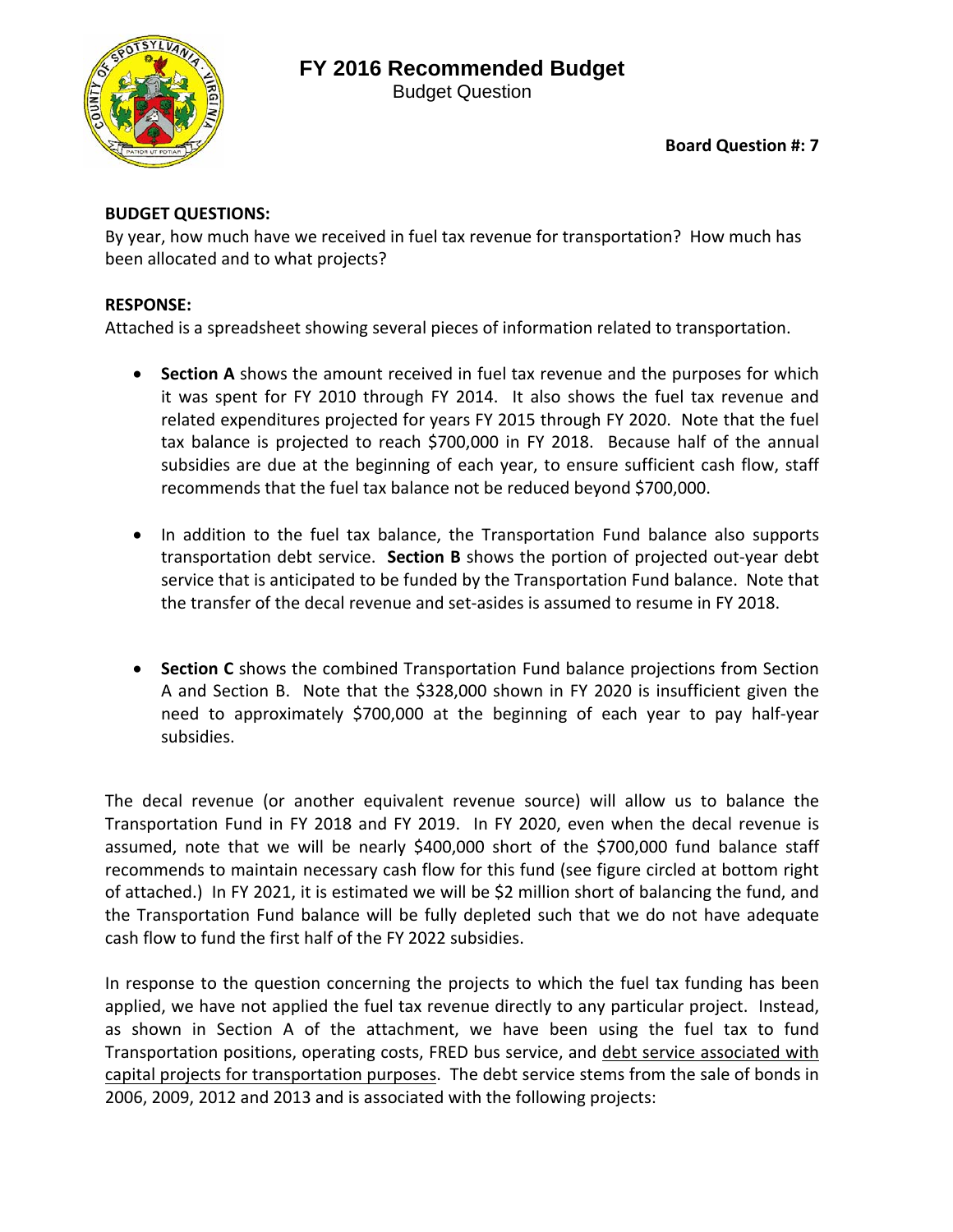## **FY 2016 Recommended Budget**

Budget Question

- Mine/Lansdowne intersection improvements;
- Chancellor/Gordon intersection improvements;
- Smith Station/Piedmont intersection improvements;
- Mine/Hardwood/Campbell intersection improvements;
- Harrison/Kingswood/Beauclaire intersection improvements;
- Towles Mill Road;
- Lanes Corner Road;
- Unpaved roads ranked "poor" and "fair;"
- General engineering consultants for transportation purposes;
- Mine/Falcon/Spotsylvania intersection improvements;
- Smith Station/Courthouse intersection improvements;
- Harrison/Rt. 1 intersection improvements;
- Jones Powell hill improvement;
- Hickory Ridge/Rt. 1 intersection improvements;
- VRE station and parking areas; and
- Improvements to exits 118 and 126.